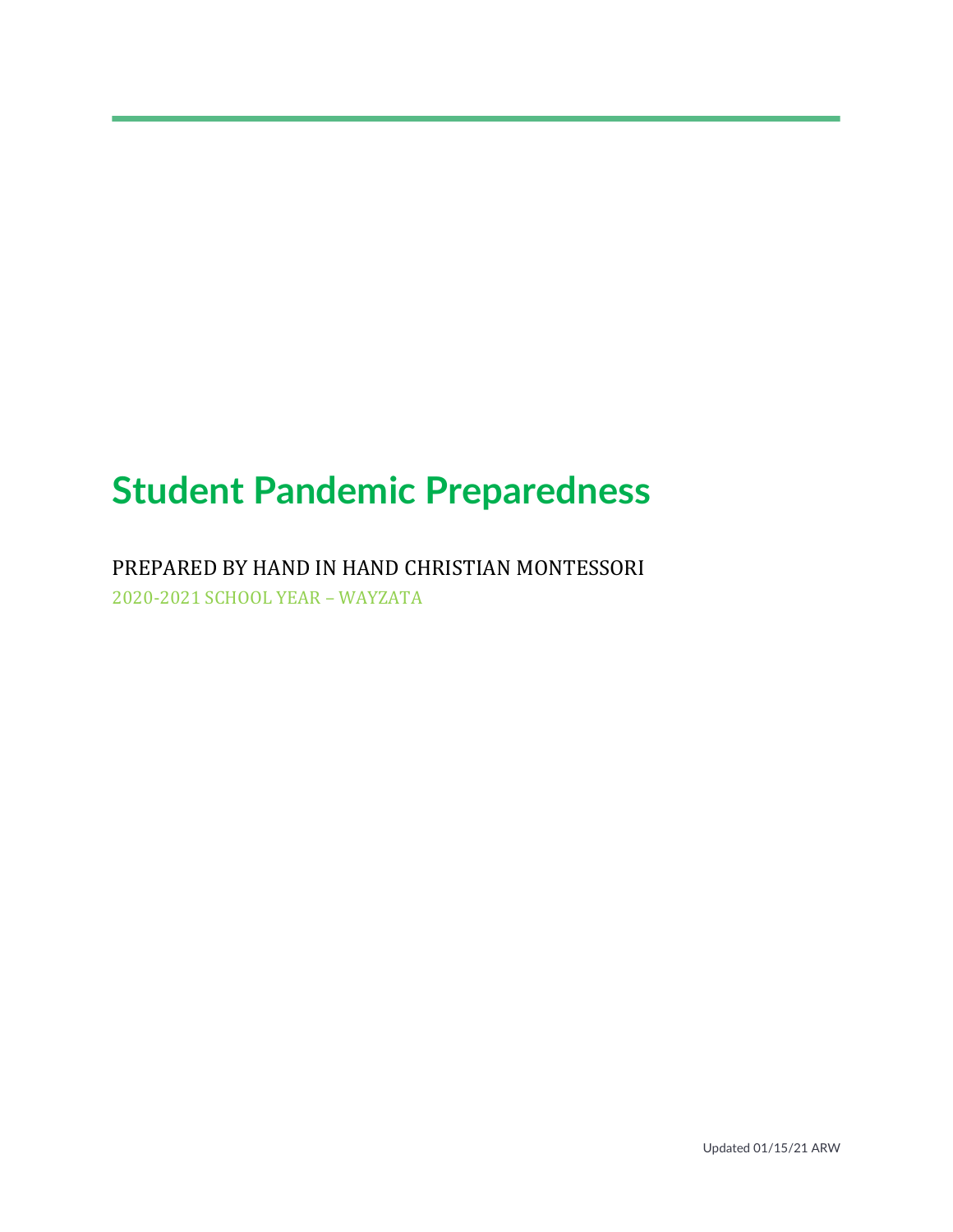## **Hand in Hand Christian Montessori Pandemic Preparedness Reopening and Operating 2020-2021 School Year**

*Table of Contents*

| Hand in Hand Christian Montessori                 | 1                    |
|---------------------------------------------------|----------------------|
| Pandemic Preparedness Reopening and Operating     | $\it 1$              |
| 2020-2021 School Year                             | 1                    |
| Intent                                            | 3                    |
| Possible COVID-19 Scenarios                       | 3                    |
| <b>Health Screening and Travel</b>                | $\overline{4}$       |
| Drop off & Pick up Procedures-Roseville Campus    | 5                    |
| Morning Curb Side Drop Off and Classroom Entry    | 5                    |
| NIDO/CASA Drop Off                                | 5                    |
| Late arrivals                                     | 5                    |
| <b>Difficult drop-offs</b>                        | 5                    |
| <b>Guardian/Parent Entry into the environment</b> | 5                    |
| Supervision/escort to classrooms                  | 5                    |
| Entering the Classroom - Beginning the Day        | 5                    |
| Pick up - Mid Day and After School                | 6                    |
| <b>School Age Children</b>                        | 6                    |
| <b>NIDO Pick up</b>                               | 6                    |
| <b>Midday pickups</b>                             | 6                    |
| Mid-day pickups due to illness                    | 6                    |
| Non-Guardian parties picking up                   | 6                    |
| <b>Parking Lot etiquette</b>                      | 6                    |
| <b>School Events and Activities</b>               | 6                    |
|                                                   | Updated 01/15/21 ARW |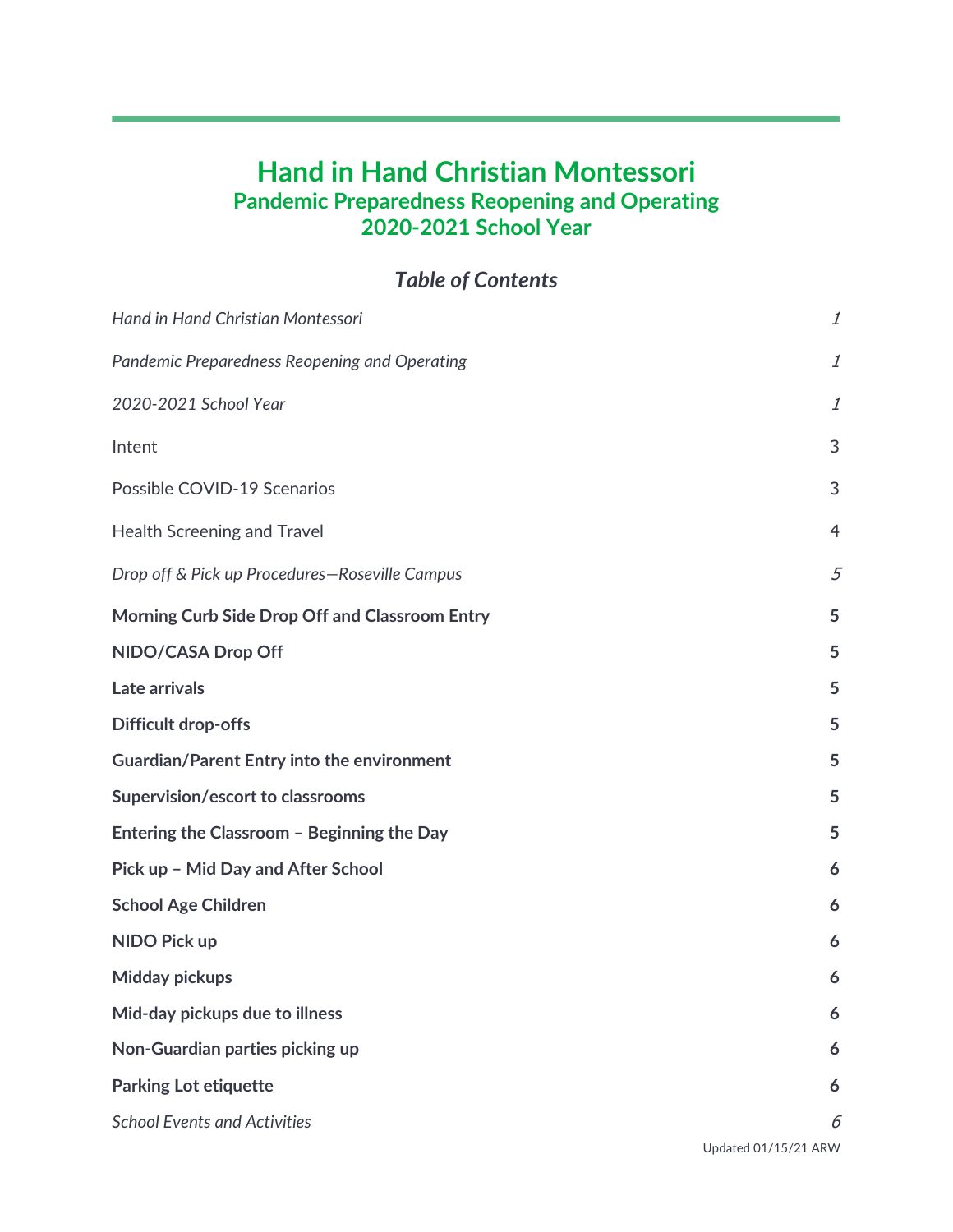| <b>Belongings Management</b>                                       | $\overline{z}$ |
|--------------------------------------------------------------------|----------------|
|                                                                    |                |
| Belonging Management to/from car to class                          | $\overline{7}$ |
| Back and Forth vs Leave at School by age level                     | $\overline{7}$ |
| <b>Health Practices</b>                                            | 8              |
| Cough and sneeze etiquette                                         | 8              |
| Handwashing and sanitizing                                         | 8              |
| <b>Masks and Shields</b>                                           | 9              |
| <b>Cleaning and Disinfecting</b>                                   | 9              |
| <b>School Lunches</b>                                              | 10             |
| <b>Bathrooms and Water Fountains</b>                               | <i>10</i>      |
| <b>Essential Visitors</b>                                          | 10             |
| <b>Students</b>                                                    | 10             |
| <b>Staff</b>                                                       | 11             |
| <b>Outbreak Management</b>                                         | 12             |
| Communication plans                                                | 13             |
| <b>Supplies</b>                                                    | 13             |
| Health Screening and Testing Procedures for Students               | 14             |
| Health Screening and Testing Procedures for Staff                  | 14             |
| <b>Vulnerable Populations</b>                                      | 14             |
| <b>Supporting Mental Health and Wellness</b>                       | 15             |
| Policies and Procedures for Government Mandated Stay-at-home Order | 15             |
| Federal/State/Local Regulations                                    | 16             |
| Policy and Procedure Review/Edit/Creation                          | 17             |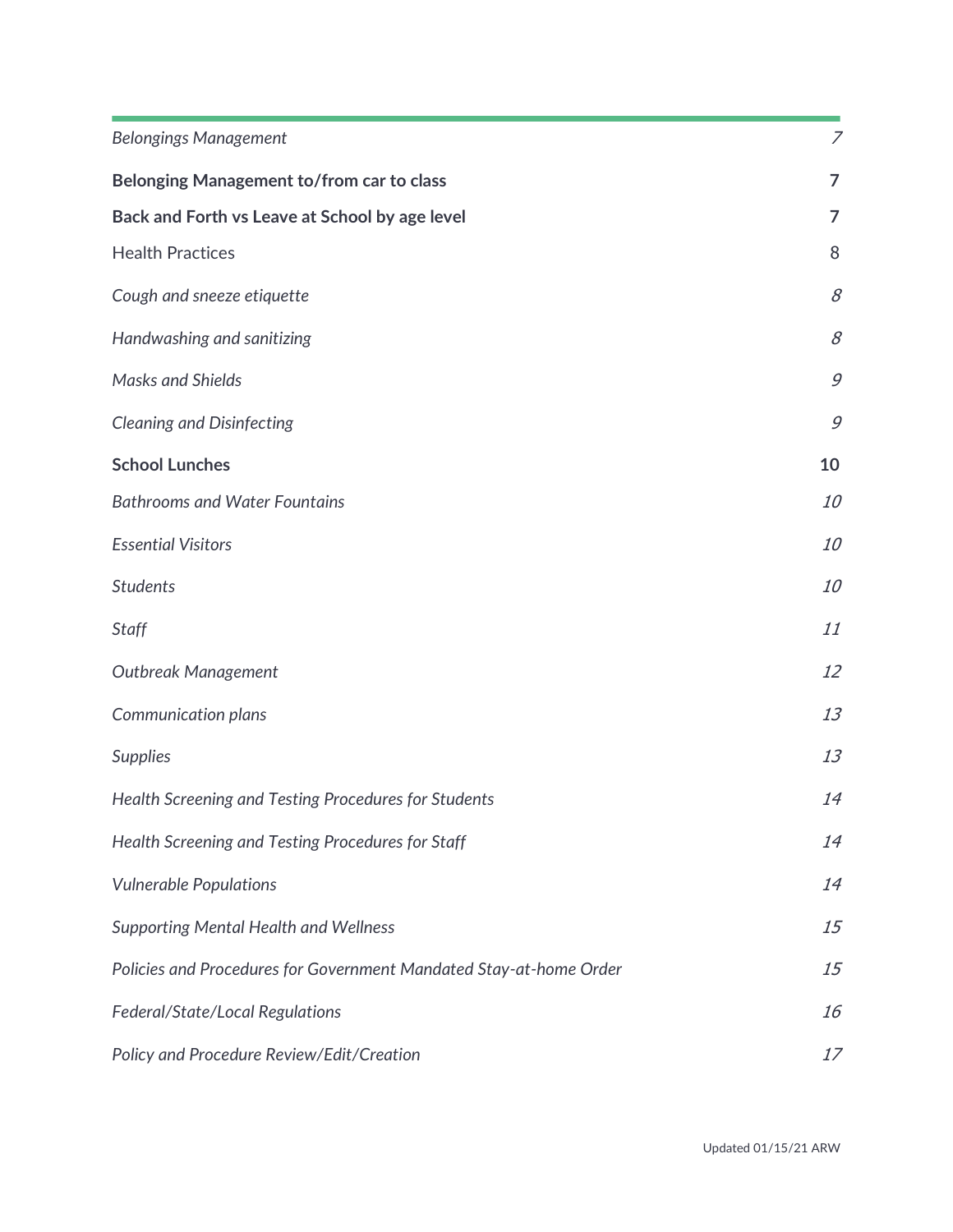# **Pandemic Preparedness Procedures**

### **Intent**

One of the main concerns in pandemic preparedness is to provide a structure that limits exposure risk and slows the spread of a virus. Our current protocols create a classroom "bubble" of students. Each cohort of classroom students will remain together from the time they enter the classroom until picked up by parents with minimal interaction between students from other classrooms during the day. This includes, but is not limited to, staggered lunch times and recess, class activities being more specific to classroom involvement and fewer sustained interactions between classrooms. This structure also enables us to trace interactions more effectively in the event of an exposure.

### **Possible COVID-19 Scenarios**

The State of Minnesota has classified *daycare* facilities as critical to the state infrastructure and therefore the infant/toddler portion of our program does not plan for closure except in certain situations where a classroom may need extra cleaning or care after a positive COVID case. These situations will be determined on a case by case basis and will be clearly communicated with time frame and procedures in writing.

For our *elementary* program, the Minnesota Department of Health has directed schools to be prepared for 3 scenarios.

- **Scenario 1--In person schooling**, which is primarily what this plan addresses.
- **Scenario 2--Hybrid**. This can be implemented if metrics in the local, regional or statewide level require it. OR if our school has clusters of cases. OR if there are clusters of cases in an individual classroom. HIH will report positive cases to the MN Dept of Health, who will then advise us on next steps.
	- $\circ$  In a hybrid scenario, 6 ft of strict physical distancing must be in place for students/staff at all times. This can lead to mandated reduced occupancy of classrooms or classroom closures for the recommended duration. The way HIHCM would handle a hybrid scenario depends on the classrooms affected and recommendations. Our students ages 0-6 have different requirements, falling under *licensed child care guidelines* **vs** *K-12 recommendations*.
- **Scenario 3--Distance learning only.** At HIH, we also use the phrase, "modified educational option." Again, this can be implemented at a local, regional or statewide level OR in a classroom or school if there are clusters of outbreak.

We will implement these scenarios or a combination of these scenarios if situations call for them or directives from local officials require it. It is our intent that education be as uninterrupted as possible given the current situations we find ourselves in and have done our best to plan for each of these scenarios.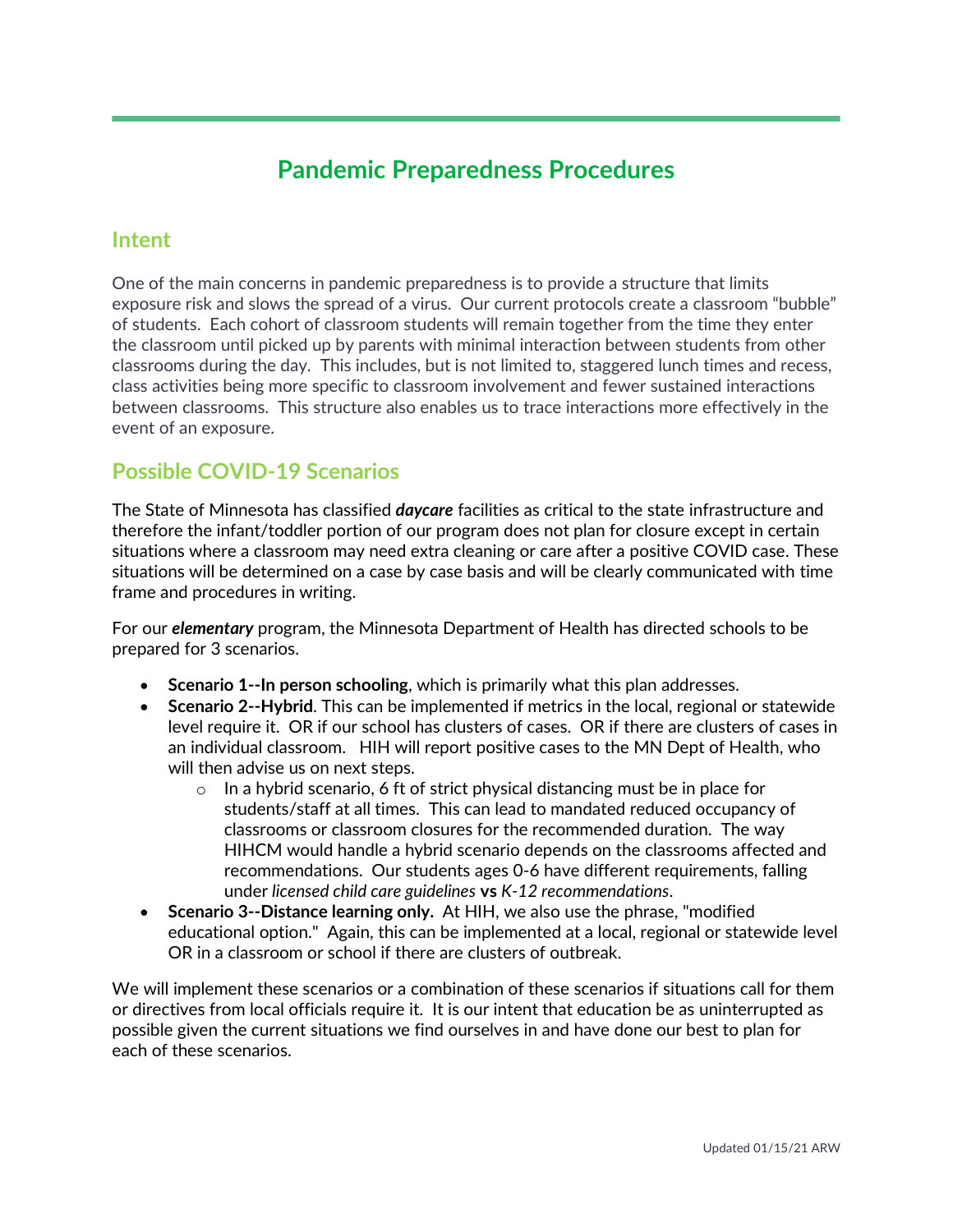### **Health Screening and Travel**

#### *Daily Health Screening*

Staff will be required to complete a digital daily health screening from their phone or home computer before being admitted into the school building. Children will be screened at the door before entering the building. This will include screening for the following—

For 1 or more **Common Symptom(s)**--

- Fever (chills, sweats)  $-100.4$ <sup>o</sup>F is the technical definition; if child is warmer than his/her normal baseline and is behaving differently, child should remain at home
- New or worsening of a previous cough
- Shortness of breath
- Loss of sense of smell or taste

#### For 2 or more **Less Common Symptoms**--

- New Sore throat
- Headache
- Muscle aches
- New or worsening nasal congestion or runny nose
- Hoarse voice
- Diarrhea
- Nausea or vomiting
- Unusual fatigue

If students or staff answer "yes" to any of the above that are out of the ordinary for them, they should not attend Hand in Hand.

Staff and students who have a parent, spouse, sibling or child with a recent positive diagnosis of COVID-19 or COVID-19 symptoms within the past 10 days or staff and students awaiting a result from a COVID-19 test will also be asked to remain home.

Please note that students who have vomited within the past 24 hours are asked to stay home under the umbrella of general health practices at HIHCM.

A child with chronic stable cough, sneeze, runny nose or nasal congestion that is unchanged and clearly linked to a known medical condition such as asthma or allergies may still enter the building. Changing or worsening of chronic symptoms requires isolation and the input of a health care provider.

#### *Travel guidelines and courtesy*

There is a higher risk of COVID-19 with airline travel if not physically distanced 6 ft on the airplane. If you or your student travels by airplane and afterwards, is notified of a COVID-19 exposure with the recommendation to be tested and self-quarantine, HIH asks that you heed this guideline.

Currently, Minnesota does not require travelers who have returned from another state to quarantine. We are asking families to self-monitor--if you are planning to engage in indoor public activities or increased amounts of higher contact activities due to traveling or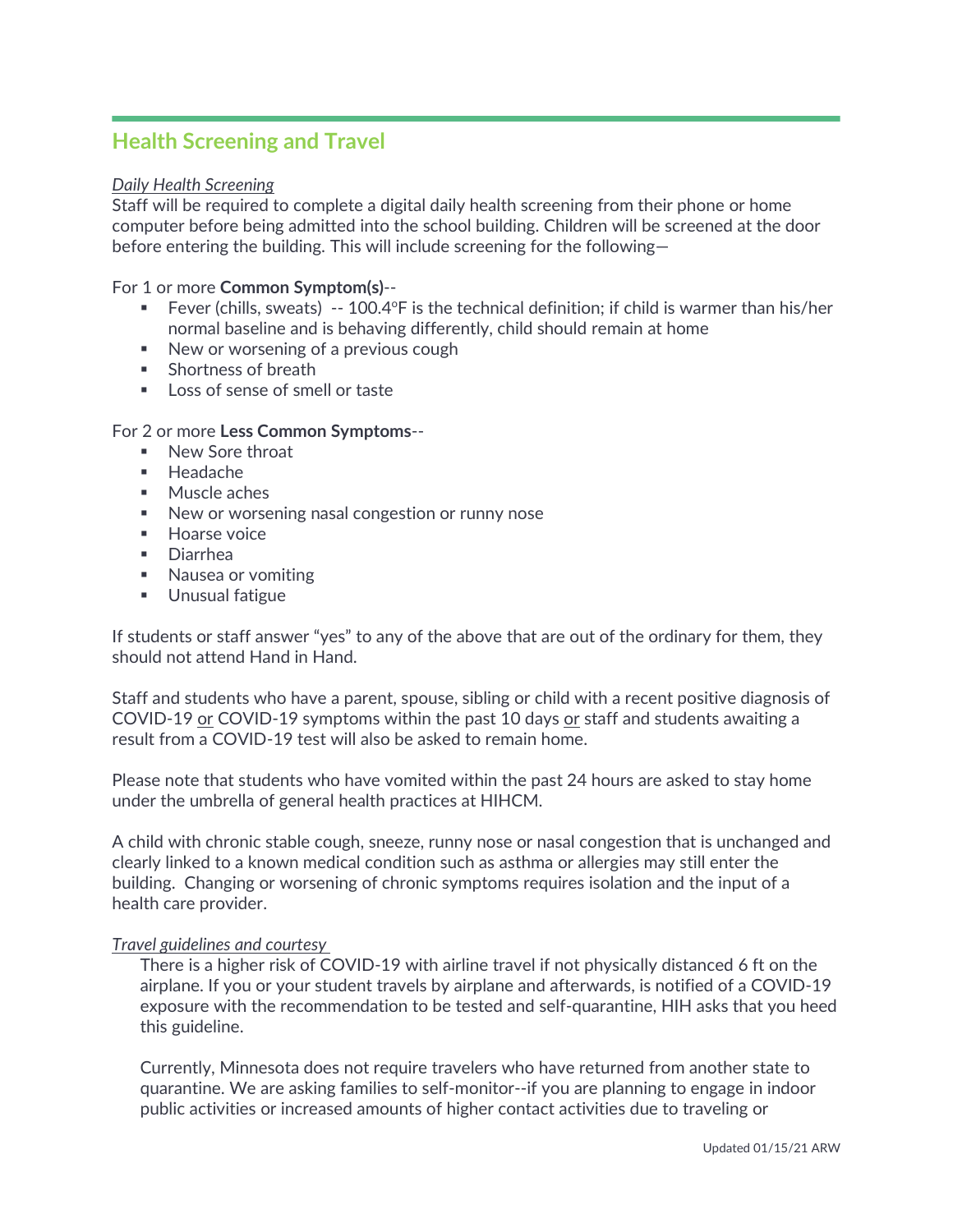vacationing, (restaurants, bus/tram travel, amusement parks, etc.) please consider planning your vacations to allow for quarantining upon return.

Travel restrictions and guidelines will be updated as information changes.

### **Drop off & Pick up Procedures—West Campus**

#### *Morning Drop Off and Classroom Entry*

After entering the parking garage, parents may bring children to the Hand in Hand breezeway for drop off remembering that a face covering is required for the guardian. Please note dots on floor for physical spacing courtesy. Each student will be greeted by a staff member who will complete a brief health screening before drop off. Once the health screening has been completed, children will be dismissed by that staff member to enter the building. Children will sanitize their hands before entering the building and will then wash hands upon entering the classroom after they have put all personal belongings away.

#### *NIDO/CASA Drop Off*

Staff from NIDO and CASA will be prepared to receive students and help with receiving little ones as they come in.

*Infant*: Guardian will hand off infant to staff in the breezeway.

*Toddler*: Guardian will release child into the care of attending staff member and will walk to their classroom.

#### *Late arrivals*

Guardians can ring the doorbell outside the main entrance to be greeted at the door.

#### *Difficult drop-offs*

We recognize that there are a variety of needs and situations that can occur. Some difficulty in drop off is normal for the first few weeks. Should it be determined that more engagement is needed, we will have guardians and the child's teacher determine what is best for the child on a case by case basis.

#### *Guardian/Parent Entry into the environment*

See below under *Parent Visitors* (pg. 8) for specific guidelines.

#### *Supervision/escort to classrooms*

Infants and Toddlers will be taken directly to their classrooms. CASA students will go directly to their classrooms to be greeted by their teachers.

#### *Entering the Classroom – Beginning the Day*

Children will put away belongings in their assigned spaces, put on their classroom shoes and prepare for their school day before entering the classroom. Children will be greeted as they arrive by their teacher with a modified, no-touch greeting before entering the classroom and not remain in the hallways. All children, Toddler through elementary, will wash their hands as soon as they enter the classroom.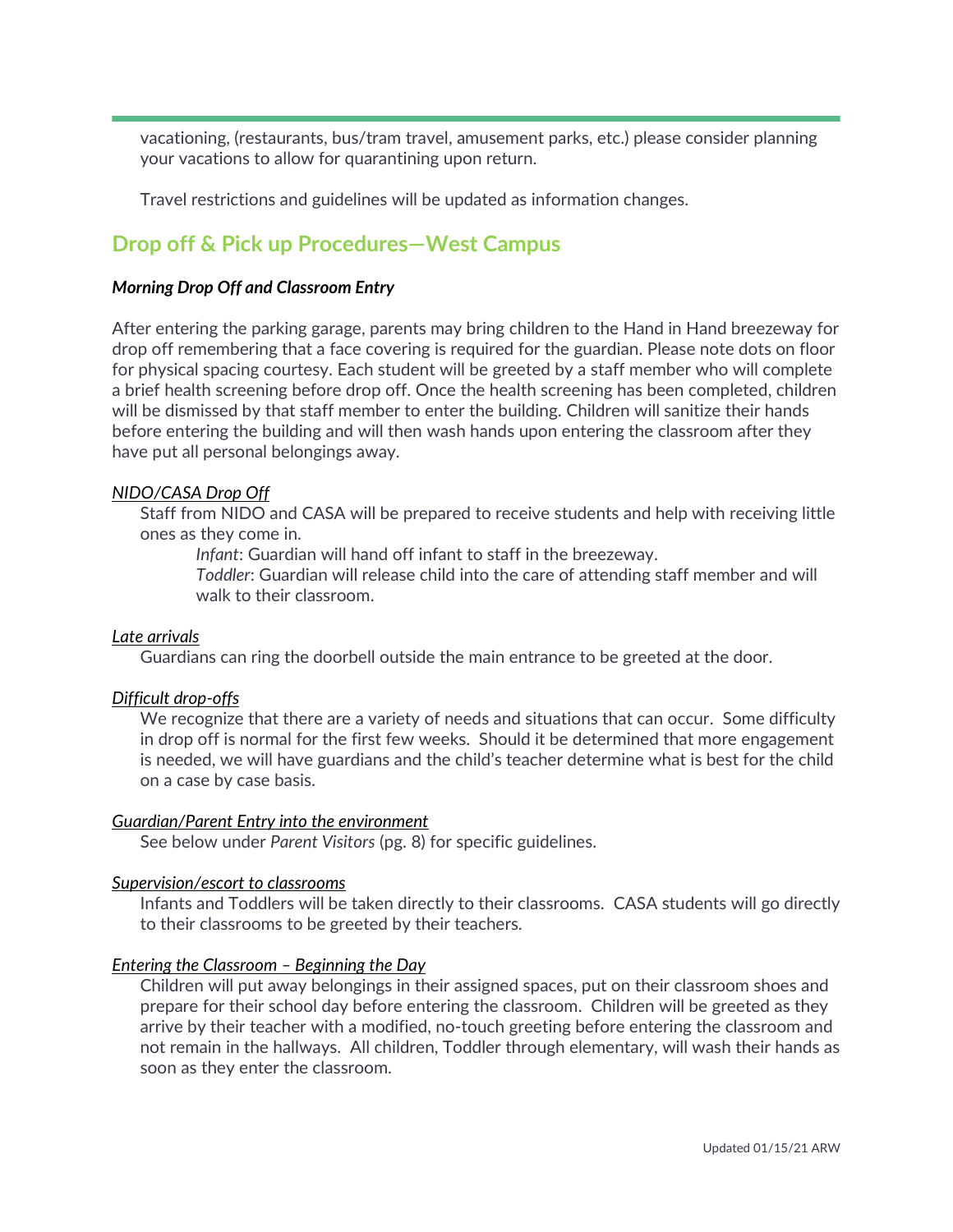### *Pick up – Mid Day and After School*

Children will be brought to the front door by a staff member upon arrival by guardian or another adult approved for pick up.

### *School Age Children*

TBD

### *NIDO Pick up*

Guardians should ring the doorbell when they arrive and a staff member will retrieve their child/children. Please use the floor dots in respecting physical distancing. Guardians should wear a mask during the hand off to honor our staff preferences. Staff members will also be wearing a mask or shield during that hand off time.

### *Midday pickups*

Guardian should call the office and then ring the doorbell upon arrival. Child will be released to guardian at the main doors.

#### *Mid-day pickups due to illness*

If a child becomes ill during the school day the following steps will be taken:

- Child will be isolated from other children while still being directly supervised by staff member
- Child (older than 2) will be asked to wear a mask until they can be picked up (see below)
- Guardian will be notified and can ring doorbell upon arrival.

#### *Non-Guardian parties picking up*

Anyone picking up students will be required to have their name on our approved pick up list. This list can be updated at any time via a quick email to tess@hihcm.org. Individuals who are not guardians of the child and are picking up will need identification before any child will be released to them.

#### *Drop off etiquette*

As a reminder, Guardians are asked to fill out the health screening for their child/ren before arriving at school via the link provided. If the health screening is forgotten, guardians will be asked to step to the side of the drop off line to fill out the form before dropping off their student/s.

### **School Events and Activities**

All extra-curricular events and activities that would require interactions between classes are being re-evaluated and adapted to meet the recommendations of the CDC and Health Department. All in-person Family events and campus-wide events are postponed until December. More information will be sent regarding specific online gatherings as we modify the schedule.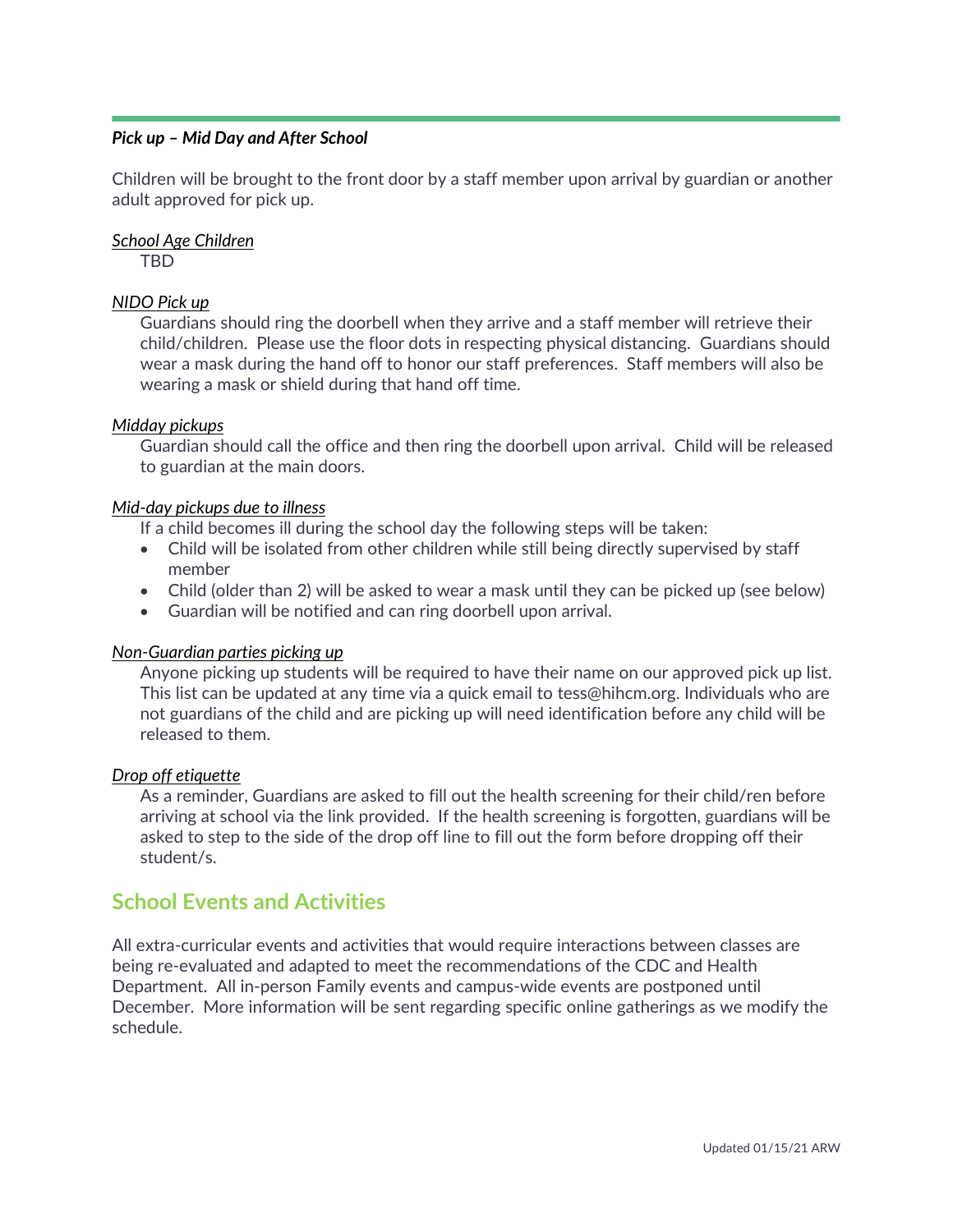### **Belongings Management**

Each child will need to bring some things with them each day, but our goal is to minimize the number of things going back and forth between home and school. With that in mind we would ask guardians and children to evaluate, aside from the lists below, what are the "must haves" and what are the "nice to haves". We would ask that all "nice to have" items be left at home including personal toys. The only exception to this would be something that might help a student to acclimate into their day and these exceptions should be a conversation with the child's teacher prior to the first day in the classroom.

### *Belonging Management to/from car to class*

Children will be instructed to touch only their things. All personal items will have a place to be stored during the day.

### *Back and Forth vs Leave at School by age level*

**NIDO**

Will be given guidelines during intake interview

### **CASA**

Back and Forth

- Tote Bag for special work and napping blanket to be brought home in
- Daily backpack, if needed
- Winter clothing bag when applicable

Left at school

- Classroom shoes/slippers
- Extra set of clothes
- Cot Sheets

### **Elementary**

Back and Forth

- Backpack/tote bag
- Lunch box
- Personal mask or shield
- Water bottles will be kept in personal cubby away from other student's water bottles. We would ask that parents purchase water bottles that do not require a student to touch the mouthpiece to open or close them.
- Winter clothing bag when applicable

Left at School

- Classroom shoes
- Extra fitted cloth or disposable mask in the event of midday symptoms (even children with exemption)
- Personal school supplies all students will have their own pens/pencils/markers/supplies in a pencil bag/box to be used only by them

Children will bring all personal supplies at the beginning of the year and all supplies will be returned at the end of the year. Please check with classroom teacher before bringing additional supplies into the classroom for projects.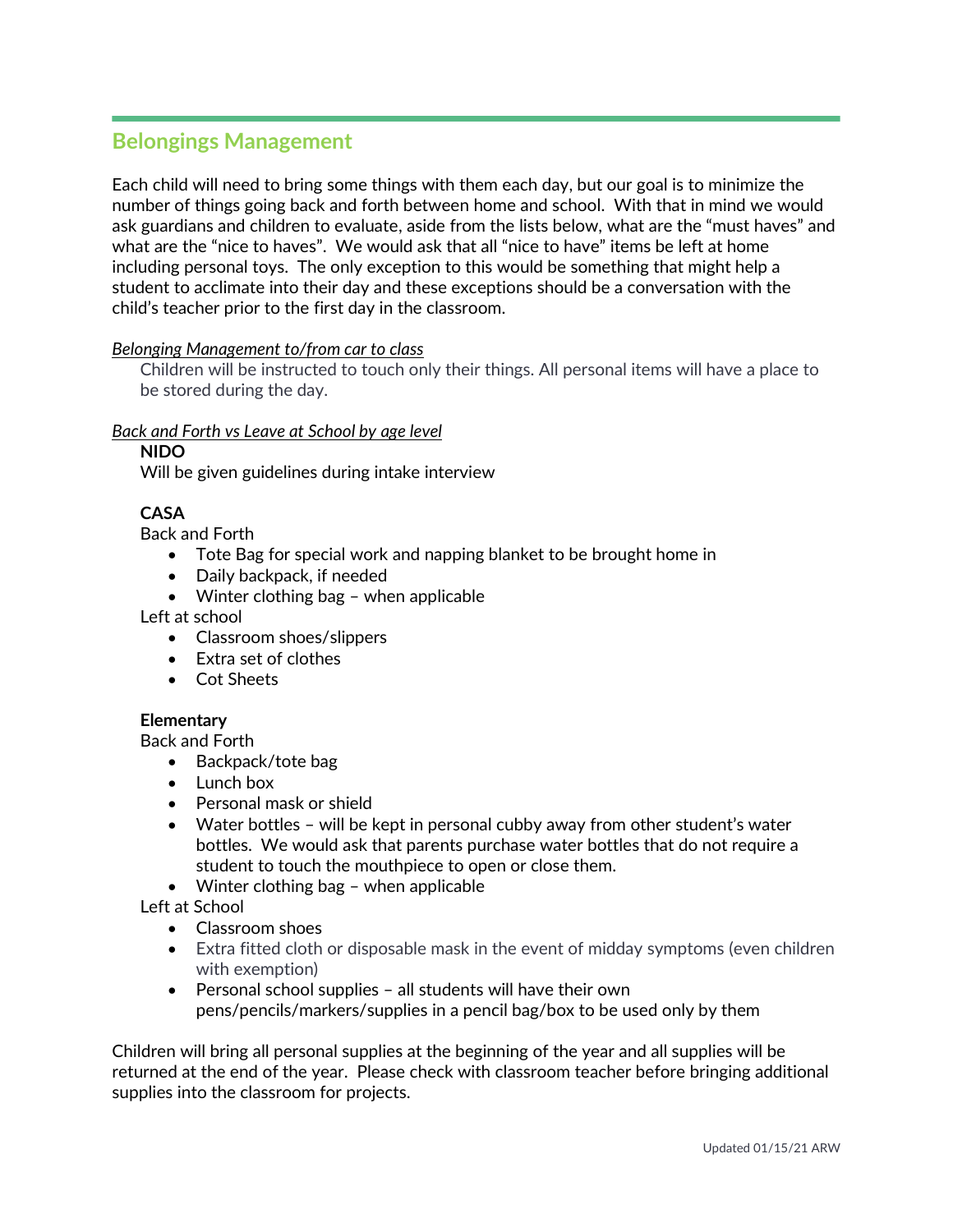Children may take projects home to work on them, but we ask that no classroom materials go home with the student for the project.

Guardians are asked to take special precautions to wash water bottles each day as able.

### **Health Practices**

### *Physical Distancing*

We are using our space and being intentional about daily classroom schedules to limit exposure risk. Our current protocols create a classroom "bubble" of students. Guardians will be dropping symptom-free children off curbside. (Children in our 0-6 age programming are escorted by staff to the classroom and remain supervised after parent drop-off). Each cohort of classroom students will remain together from the time they enter the classroom until picked up by parents with minimal interaction between students and staff from other classrooms during the day. This includes, but is not limited to, staggered lunch times and recess, class activities being more specific to classroom involvement and minimal interactions between classrooms coming and going. Using the cohort model and specific work stations provided within the Montessori classroom, children will be free to move about and interact with their peers.

#### *Cough and sneeze etiquette*

These guidelines will be taught and practiced in the classroom and we ask families to reinforce them at home --

- Children and staff will practice covering coughs and sneezes with a tissue. The used tissues will be thrown in the garbage and hands will be washed or individual will use an alcohol-based hand rub immediately.
- If a tissue is not available, we will practice coughing and sneezing into elbows, not hands.
- Children will be coached to avoid touching eyes, nose and mouth. If a child needs to touch their face, wash hands before and after.

#### *Handwashing and sanitizing*

Children will be using the classroom or bathrooms sinks for hand washing or hand sanitizing during the following times:

- When entering or exiting the classroom
- Before and after food preparation
- Before and after eating
- After using the bathroom
- After coughing, sneezing or using a tissue
- After handling garbage
- Before and between using shared classroom materials
- At other regularly scheduled intervals depending on the needs of the classroom

We recognize that skin integrity is also critical to a child's health and will be monitoring this. If a child has a sensitivity or skin reactions to hand sanitizer, soap and water are available. Families can reach out to the classroom teacher if the student has sensitivities or skin reactions to the soap provided by the school.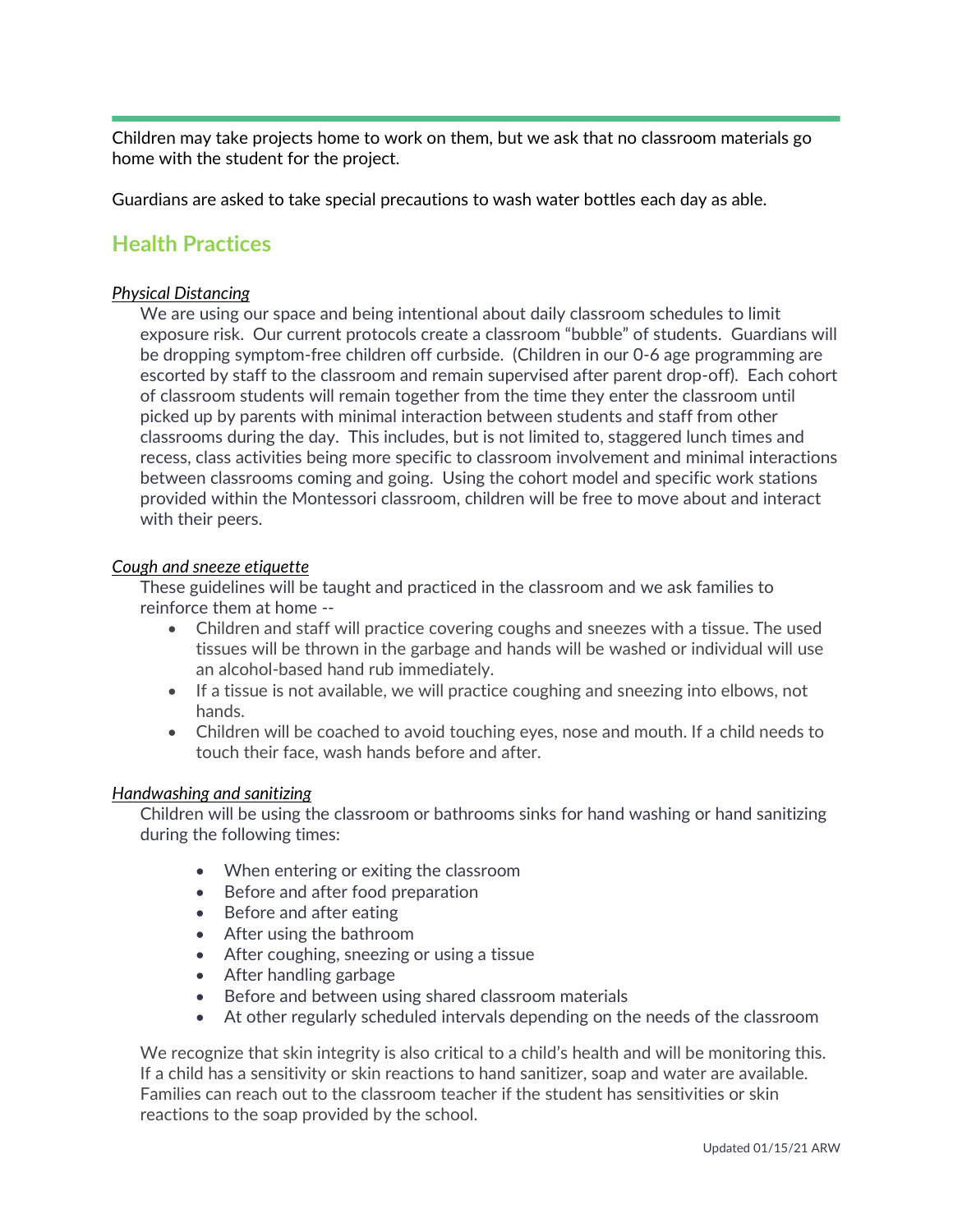#### *Masks and Shields*

The Governor of Minnesota has issued Executive Order 20-81 that all students grades K-12 wear a face covering indoors during school hours. Our kindergarten aged students are exempt from this requirement because they are part of our licensed program and are under the guidance of the MN Dept of Human Services. In CASA, masks are optional. Students in our Elementary program should wear a mask or face covering if they can comfortably do so.

A mask should cover the nose and mouth completely. It should be comfortable and loose enough to breathe freely, while tight enough to stay secure, and a child should be able to wear it without frequently touching it or removing it. Allowable face coverings include: a paper or disposable mask; a cloth face mask; a scarf or a bandana and should be brought to school daily and washed or changed at home daily. Families with a student who is not able to comfortably wear a mask should provide HIH with a written notice of exemption – please ask to see face covering exemption policy for specific details. Face shields may be an option for students in E1 and E2 when wearing a face mask is challenging or inhibits learning. Face shields may be stored at school and cleaned at the end of the day.

Additionally, each family in CASA, E1 or E2 should provide their student(s) with an additional cloth or disposable mask that fits well to be stored in their cubby in a labeled plastic bag. If a child starts showing symptoms of illness at school, they will be asked to wear the mask while isolated from other children.

When a non-medical mask is used, we will encourage the following--

- Hands should be cleaned before and after putting the mask on and taking it off.
- Avoid touching the mask once it is put it on.
- Families should provide a washable bag or baggie to store the mask in when it needs to be removed (during lunch, for example).

Staff will be asked to wear a shield allowing for expression and facial recognition during teaching and may also wear a mask at times they determine it to be necessary.

We believe it is important to respect individual needs and treat children who either choose to wear or are not able to wear a mask with respect. This message will be reinforced by Staff on a regular basis.

Masks may not be used for children under two years of age.

#### *Cleaning and Disinfecting*

Cleaning refers to the removal of visible dirt, grime and impurities. Cleaning does not kill germs but helps remove them from the surface. Disinfecting refers to using chemicals to kill germs on surfaces. This is most effective after surfaces are cleaned. Both steps are important to reduce the spread of infection.

Our Melaleuca cleaning products are approved for use by the FDA for COVID-19. Alternative products may be used based on availability and need. We are committed to using safe and effective cleaning procedures that help our school and our children flourish. Guardians, upon request, may see a list of cleaning products used should they have concerns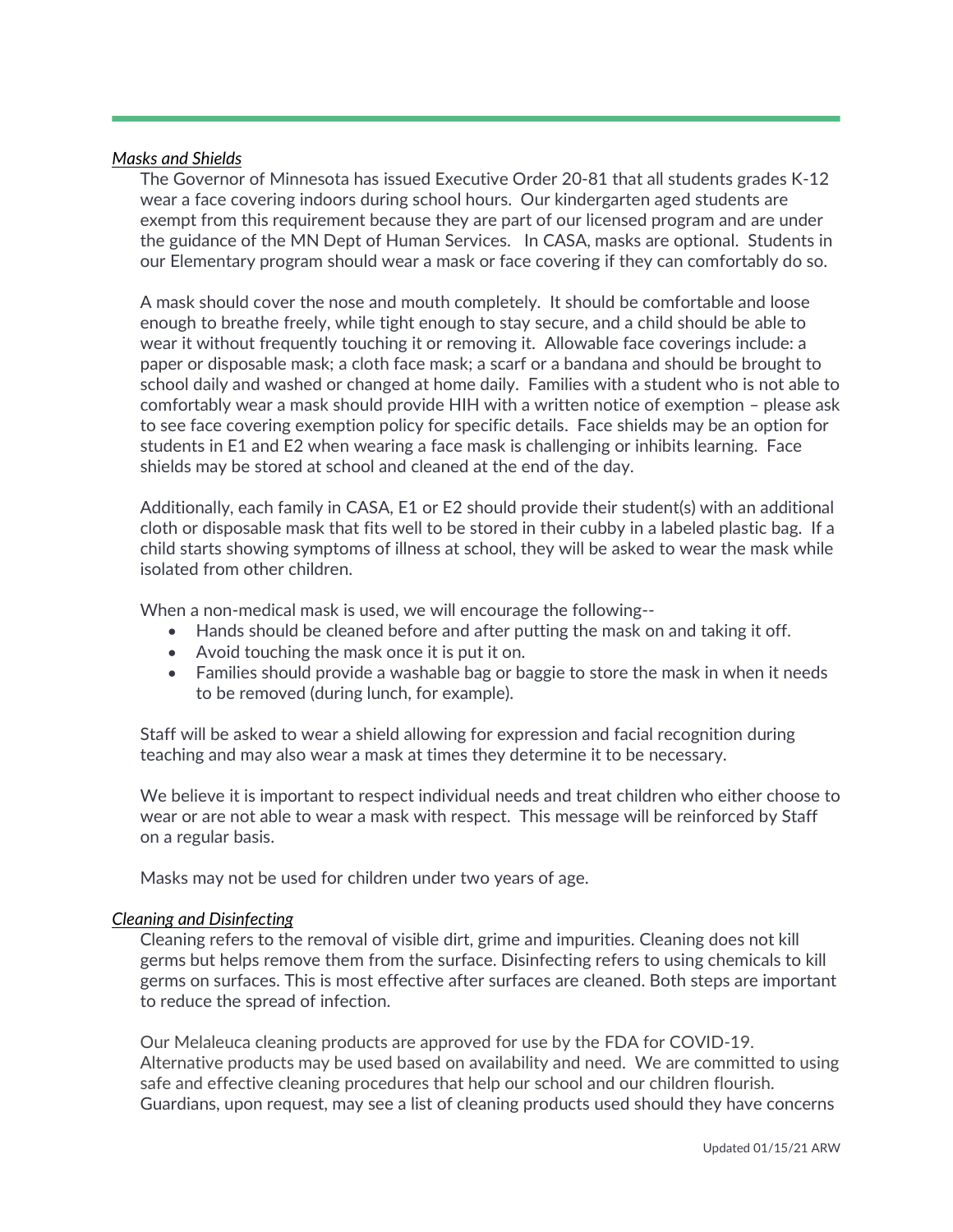Classroom cleaning protocols will be posted in each classroom and followed daily.

Surfaces and objects touched most frequently will be disinfected at least once a day, or more if needed.

HIHCM staff are exploring different options for minimizing exposure risk with shared materials. We will be incorporating more frequent hand washing and hand sanitizing throughout the school day. Materials protocols will be managed based on the developmental needs of the children in each classroom (ex: our toddlers will have different protocols than E2 students).

Additional cleaning will occur if a staff or child has been identified to be symptomatic and additional procedures will be followed based on the most current agency guidelines.

Classrooms will be "aired out" at the end of each school day.

### *School Lunches*

Lunches will be served by a server who is gloved and masked and meals will be individually proportions and sent to each classroom. Strict cleaning, health and food safety protocols are followed for the kitchen on a regular basis throughout the day and by all kitchen staff.

### *Bathrooms and Water Fountains*

Disposable cups will be available upon request for children who forgot their water bottles. Children will wash hands before leaving the classroom and wash hands immediately upon entering the classroom for bathroom or water fountain use. Bathrooms and water fountains will be cleaned regularly to limit germ spread.

### *Essential Visitors*

Essential services will be permitted into the facility including, but not limited to essential external program providers (i.e. licensing officers, public health officers, etc.), delivery personnel and maintenance workers. We require that any essential visitor who will be in the building or classroom area longer than 10 minutes during the school day complete a health screening and wear a mask. We will not admit anyone into the building if they exhibit signs of illness – COVID-19 related or other.

#### *Parent Visitors*

We ask that guardians/parents wear a mask each time they enter the building and complete a health screening if in the building longer than 10 minutes or entering a classroom area during the school day. The screening will be the same as completed by students and may be completed at the front desk. All visitors to the building must be symptom free from any illness including COVID-19

### **Presentation of Illness in the Classroom (including symptoms of COVID-19)**

### *Students*

With the presentation of 1 common or 2 less common symptoms of COVID-19 (or any symptom, like vomiting, that would already preclude child from the classroom with our general health policies), the child will be removed from the classroom and guardians will be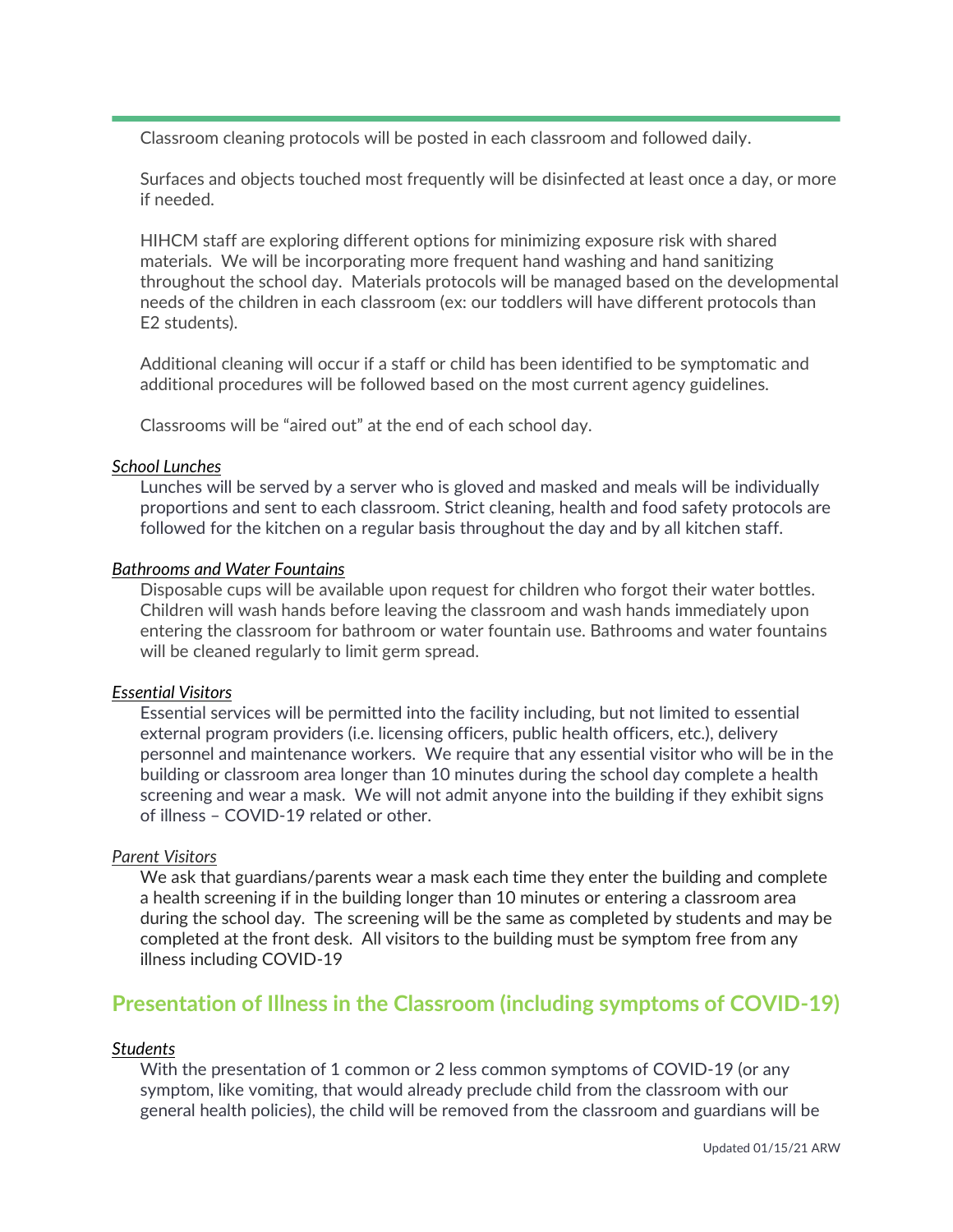contacted. A staff person will stay with an unwell child, away from other children and staff. Children will remain under the supervision of staff until their parents pick them up.

Parents and guardians should be aware that they will need to pick up their child promptly and contact their health care provider for an assessment if notified that their child has developed symptoms.

If a student begins to exhibit signs of illness, parents will be asked to reach out to their health care providers for whether or not a COVID-19 test is recommended. If yes, household members will also be asked to leave the classroom for the remainder of the day and remain home until the results of the COVID-19 test are known.

Students can return to the classroom if the health care provider determines that no COVID-19 test is needed when symptoms resolve. Symptom-free household members are welcome to participate in school. Please email [healthoffice@hihcm.org](mailto:healthoffice@hihcm.org) to communicate the health care provider's advice with the health office.

If students are tested and are negative for COVID-19, then they can return to HIH once their symptoms resolve with evidence of 1 negative test.

If a student has a positive test, the student will follow public health protocols for returning to the classroom. The current recommendation is to stay home at least 10 days since symptoms first appeared AND until no fever for 24 hours without medication AND improvement of other symptoms. Household members should also remain off campus.

A decision tree for guidance about navigating COVID in schools is offered by the MN Dept of Health and can be accessed [here.](https://www.health.state.mn.us/diseases/coronavirus/schools/exguide.pdf)

Families can reach out to their health care provider and the health office for next steps and returning to school after a positive diagnosis.

#### *Staff*

Staff will not work while experiencing 1 common or 2 less common covid symptoms out of the ordinary for them. If a staff member becomes ill at school, they will remove themselves from the classroom as soon as possible and call their health care provider to determine if a COVID-19 test is recommended.

Staff can return to work once it has been determined it is safe to do so and will work with the Human Resources Director to make this determination.

Staff can return to work if the health care provider determines that no COVID-19 test is needed when symptoms resolve with an email to the Human Resources Director [\(a.wass@hihcm.org\)](mailto:a.wass@hihcm.org) communicating their health care provider's decision.

If staff are tested and are negative for COVID-19, then they can return to HIH once their symptoms resolve with evidence of 1 negative test.

If a staff member has a positive test, staff will follow public health protocols for returning to work. Additionally, if a staff member has tested positive, students will be notified and we will follow public health protocols for returning to the classroom. The current recommendation is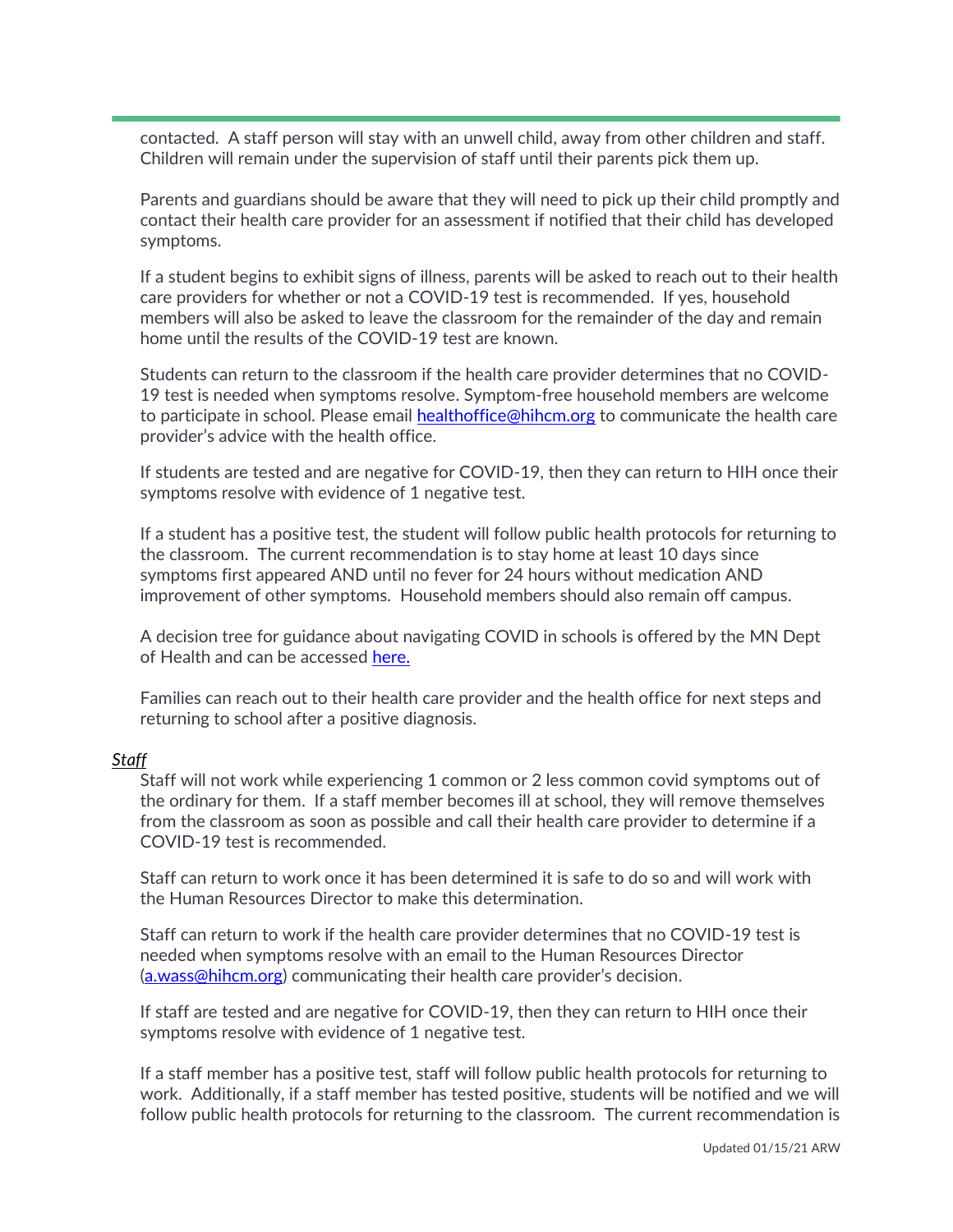to stay home at least 10 days since symptoms first appeared AND until no fever for at least 24 hours without medication AND improvement of other symptoms. Household members will also remain off campus.

If a staff member starts exhibiting signs of illness midday, they will be asked to reach out to their health care providers for advice on whether a COVID-19 test is recommended. If yes, that staff's children and household members will also leave school for the remainder of the day.

### **Please Note:**

If a staff or student does not seek a medical assessment, but has COVID-19 symptoms or has a diagnosis of COVID-19 without a lab test--they will need to stay home at least 10 days from when the symptoms first appeared AND until no fever for at least 24 hours without medication AND improvement of other symptoms. Siblings and household members should also stay home.

If a staff or student has a pre-existing condition which worsens, they should consult their health care provider to determine next steps.

### **Known or Suspected Exposure Protocols**

If there is a known exposure to COVID-19 outside the household, there are 2 paths--testing and not testing.

With a test, staff/students should isolate, and then get a test in the 5-7 days window after the exposure. Staff/students can return to the classroom with negative results after 7 days. With a positive result, staff/students should continue to isolate for an additional 10 days starting from the day of the test.

If opting not to test, staff/students should isolate for 10 days. If NO symptoms appear, the student can return to the classroom. If any COVID-19 -like symptoms appear during that 10 day window, staff/students would be considered contagious and must isolate an additional 10 days from start of symptoms.

If someone in the household has COVID-19 -like symptoms, family members should remain home until the results of a COVID-19 test are known for that individual. If there is a known exposure to COVID-19 within the household, families should reach out to the Health Office for guidance on next steps for returning to the classroom, and staff should contact HR. Each scenario will be engaged on a case-by-case basis.

### **Outbreak Management**

When a case of COVID-19 is confirmed to be connected to HIHCM, there are steps we will take to minimize the risk of spread. One (1) confirmed case of COVID-19 at HIHCM would be considered an outbreak.

Updated 01/15/21 ARW Parents of children should reach out via phone or email to the office staff if their child has tested positive for COVID-19. The office will contact the COIVD-19 Response Team to implement next steps. The identity of an individual staff or child with a positive COVID-19 test will remain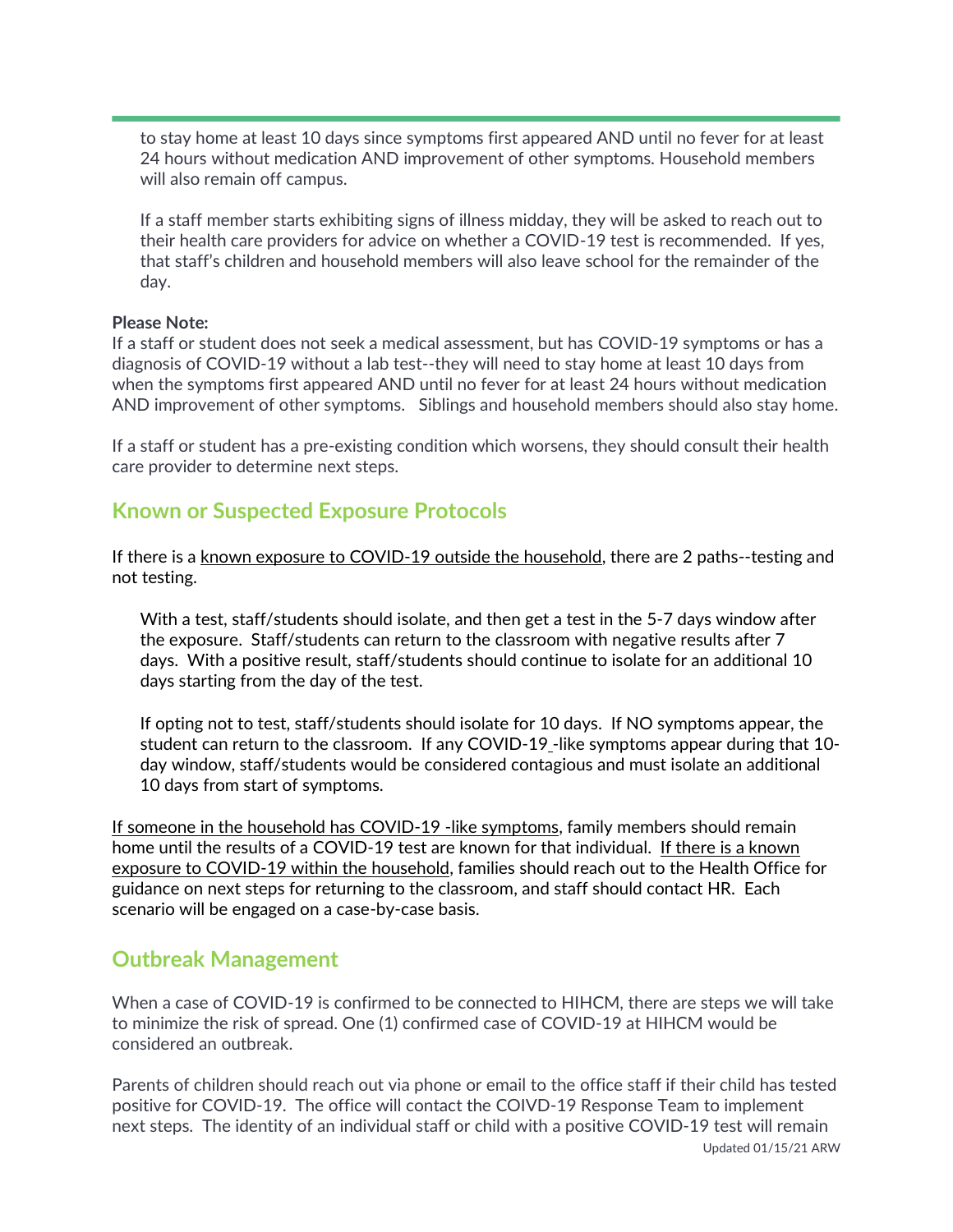confidential among the office staff receiving the information from a parent or staff and the Response Team member(s) who is responsible for taking the next steps. Next steps may include, but are not limited to:

- Contact tracing, which involves identifying contacts of a positive case and contacting those individuals
- General health notices (See Communication plans below)
- Ventilating the classroom
- Enhanced cleaning of the classroom and other relevant areas

The Minnesota Department of Health may reach out to HIHCM if they are notified of a positive test result from a health care provider. There may be scenarios where the COVID-19 Response Team would reach out to the MDH for additional guidance including ensuring that appropriate supports are in place to coordinate a response. MDH actions and directions may include, but are not limited to:

- Contact tracing
- Requesting attendance records that identify cohorts/groups of staff and children in the child care setting for a specified time frame
- **EXECT** Testing of staff and children that may have been exposed to a positive case
- Enhancing environmental cleaning
- Assessing need for classroom or facility closure.

### **Communication plans**

If a staff member or student tests positive for COVID-19, HIH will communicate that information. Health communications require a balance of sharing need-to-know information with discretion. Our aim is to wisely communicate exposure information to families, coordinate with MDH and health care providers for testing, and quickly minimize further outbreak.

HIH will begin contact tracing of students and staff who have had close and/or extended contact with a positive case. Individuals diagnosed with COVID-19 are considered contagious 48 hours before the onset of symptoms. Those families and staff who meet that criteria will be directly notified. The identity of the student or staff **will remain confidential and names will not be shared.** MDH may also be involved in notifying families and recommending further actions, if needed.

HIH will send out a courtesy health notice to families of students who may have shared a communal space even briefly, with that staff or student. This "Your child may have been exposed to COVID-19" notice is a general heads-up to help parents be aware and should not be understood as a notification of direct contact. If there is a sibling of a student who has tested positive, the students in the sibling's classroom will also receive a heads-up notice.

### **Supplies**

Hand in Hand will have the necessary supplies on hand for students and staff in the event of a mid-day illness onset and to carry out our COVID-19 protocols.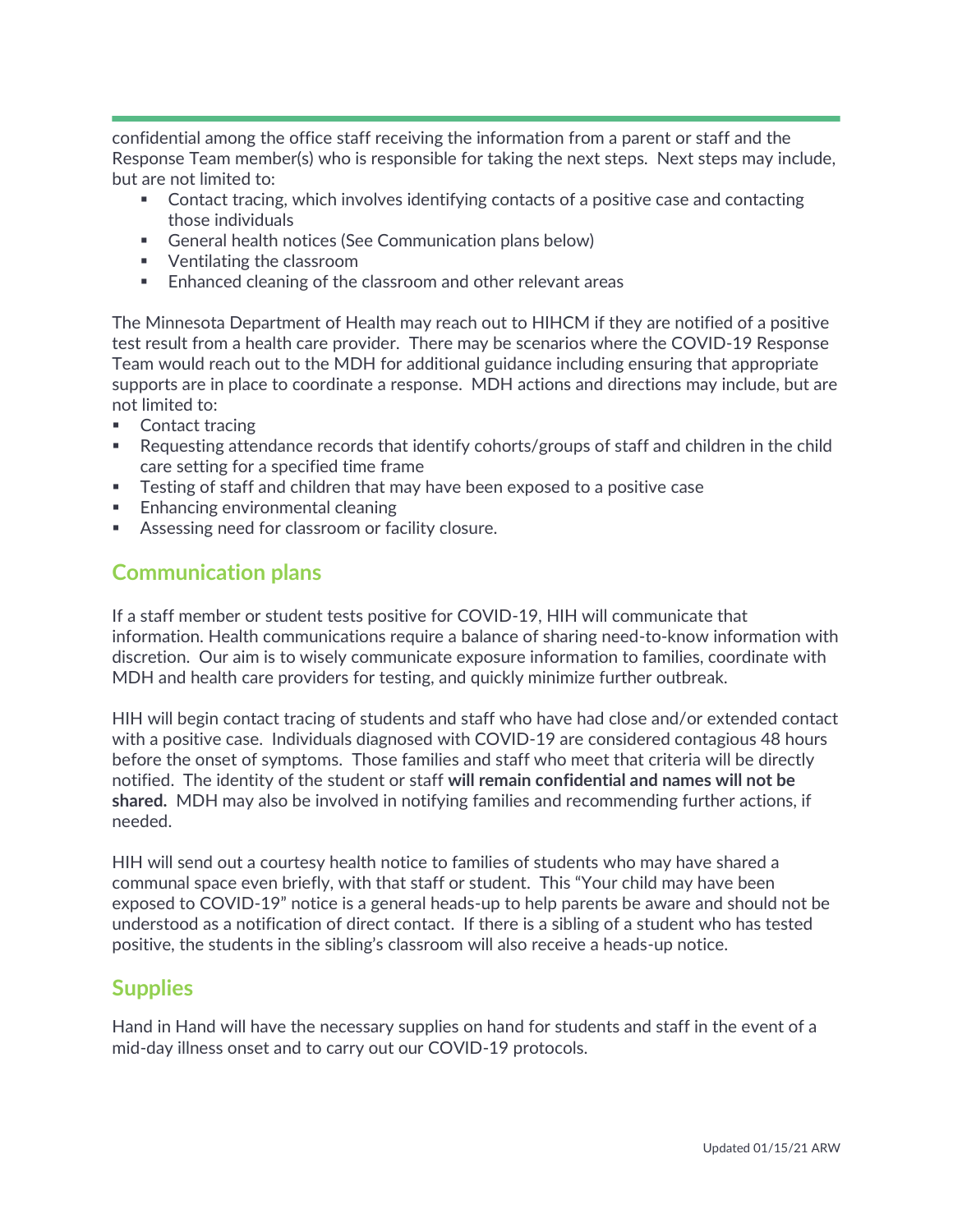### **Health Screening and Testing Procedures for Students**

Children must have a digital health screen completed upon arrival and before exiting their vehicle. Please see above for drop off procedures. As per the CDC guidelines: Persons who have a fever of 100.4 or above OR other signs of illness will not be admitted to the facility. We ask that guardians be aware of signs of illness in their children and keep them home when they are sick or exhibiting signs of illness. If your child has seasonal allergies or sensitivities, note that on the annual health survey that is completed in August. Monitor for increased symptoms which might indicate illness.

We will ask students and families to follow the advice of their health care providers and MDH guidelines for COVID testing. If a family prefers not to be tested when it is recommended, we will ask them to remain home for 10 days. If symptoms of COVID-19 are present, students are required to stay home at least 10 days from when the symptoms first appeared AND until there is no fever for at least 24 hours without medication AND improvement of other symptoms.

### **Health Screening and Testing Procedures for Staff**

All staff members entering the building will be required to complete a digital health screening each day before entering the building. As per the CDC guidelines: Persons who have a fever of 100.4 or above OR other signs of illness will not be admitted to the facility. We will ask staff to stay home when they are sick or exhibiting signs of illness. Staff with seasonal allergies or sensitivities will also be asked to monitor for increased symptoms which might indicate illness.

Staff will be requested to follow the advice of their health care providers and MDH guidelines for COVID testing. If a staff member prefers not to be tested when it is recommended, we will ask them to remain home for 10 days. If symptoms of COVID-19 are present, staff are required to stay home at least 10 days from when the symptoms first appeared AND until there is no fever for at least 24 hours without medication AND improvement of other symptoms.

### **Vulnerable Populations**

If a student or household member of a student is considered at higher risk for COVID-19 complications, reach out to a health care provider to discern whether in-person learning is a wise choice for this school year. While we have protocols in place to mitigate the risk of spread of COVID-19, we cannot eliminate the risk.

The CDC considers the following people to be at high risk for severe illness due to COVID-19:

- Older adults
- Children who are medically complex, who have neurologic, genetic, metabolic conditions, or who have congenital heart disease
- Individuals with underlying medical conditions, including:
- Chronic lung disease (COPD)
- **EXECUTE:** Serious heart conditions
- Compromised immune system
- Diabetes
- **EXEDENGE** Chronic kidney disease undergoing dialysis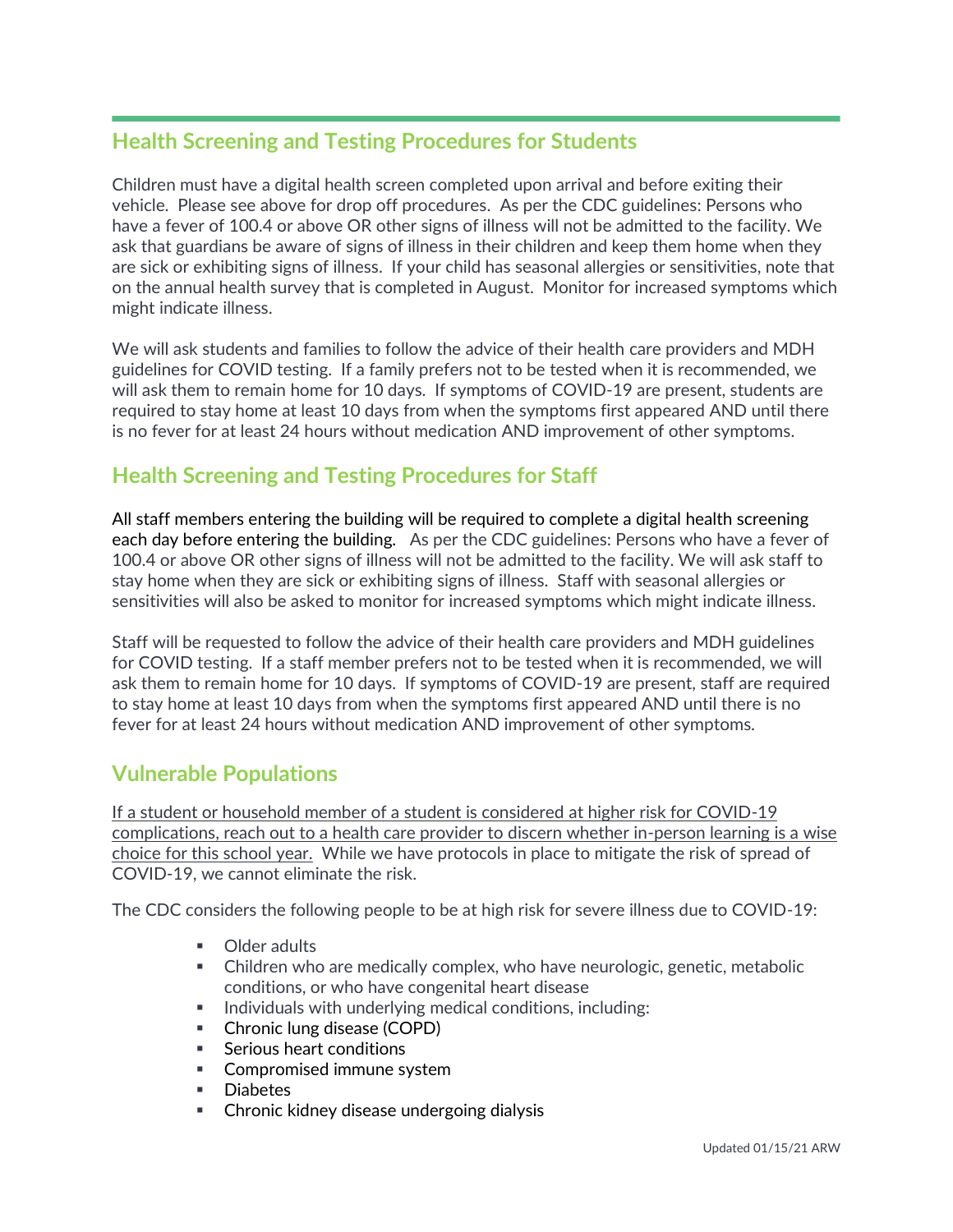- Obesity (body mass index of 30 or higher for adults or a body mass index at or above the 95th percentile in children)
- **Exercise** Sickle cell disease

Current data regarding the impact of underlying medical conditions and whether they increase the risk for severe illness from COVID-19 is limited and may change as the science evolves. The CDC has noted additional conditions for which people might be at increased risk for severe illness from COVID-19 at People with Certain Medical Conditions --

[https://www.cdc.gov/coronavirus/2019-ncov/need-extra-precautions/people-with-medical](https://www.cdc.gov/coronavirus/2019-ncov/need-extra-precautions/people-with-medical-conditions.html)[conditions.html](https://www.cdc.gov/coronavirus/2019-ncov/need-extra-precautions/people-with-medical-conditions.html)

### **Supporting Mental Health and Wellness**

Hand in Hand Christian Montessori cares about the whole child. Our Handled With Care team can address social and emotional learning, as well as mental and behavioral health needs, helping students understand and cope with stresses and trauma brought on by this pandemic. We have increased our Handled With Care staff to expand our capacity to provide care in this area.

We recognize that students are not ready to engage in formal learning until they feel physically and psychologically safe. Establishing that sense of safety varies with each child, depending on the evolving context in individual families and a range of factors unique to each individual.

Our hope, to the best of our ability, is to resource families in our community with the support and encouragement they need to make informed, prayerful decisions concerning the well-being of each student.

We believe that God has unique plans for all of us and we strive to help guide students in that process.

The Handled With Care Team meets with students individually, in small groups, or in the classroom throughout the year in their academic support role and is available on an informal basis at the request of students, parents or staff members. They can connect families to resources in the community as well.

### **Policies and Procedures for Government Mandated Stay-at-home Order**

First, a suspension of services will only be offered in a case of a government mandated stay-athome. Second, a family may choose to suspend their contract during a modified educational delivery season, but only during the designated time of the stay-in-place order. If a family chooses to suspend their contract, they will be refunded a portion of tuition at the end of the year. This amount will be based on the number of days out of the classroom only during the government mandated stay-at-home. Third, they will not receive educational support during that time from Hand in Hand and will be 100% homeschooled. Finally, they will be expected to return to classroom at the end of the stay-at-home order and resume their contract. *Please note: This does not apply to children in our 0-6 program—see below.*

If a parent chooses to suspend their contract for the time of mandated, modified educational delivery, their spot will be held until we return to normal delivery of education. If a family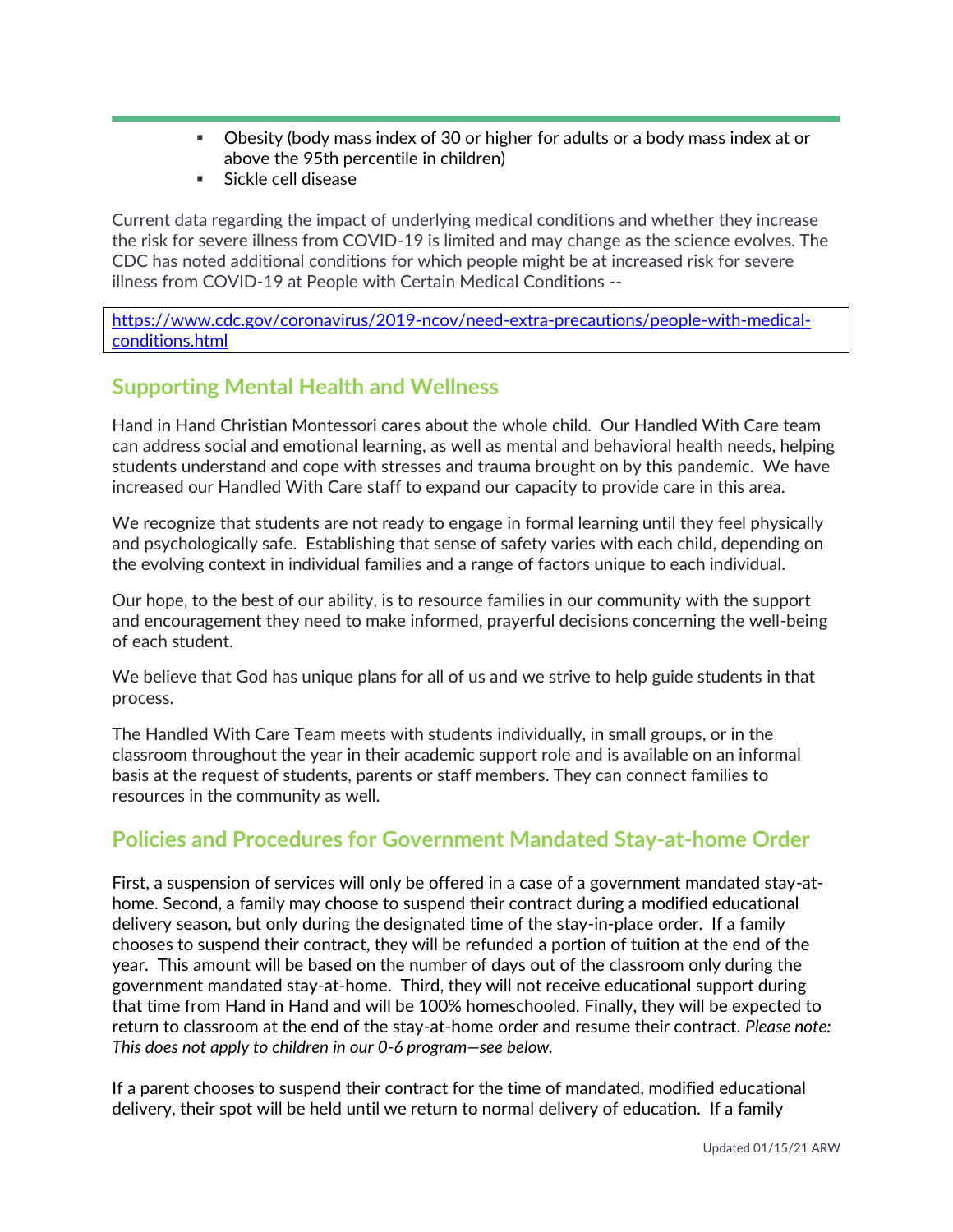chooses not to return when we resume, they will be held responsible for the remainder of their contract.

Currently, we have task-teams assigned to plan for a variety of desirable modified educational options that meet varying levels of comfort and accessibility and achieve our commitment to quality education. Parents will be able to choose from this variety of options or suspend their contract and not receive any contact from HIH during a mandated, government stay-in-place.

Childcare is assumed to remain essential as it has been - meaning that our 0-6 year old program could continue uninterrupted. If parents want to bring their children (0-6 years of age), they will be allowed to do so. If they choose to stay at home and not bring their children, they can pay 40% of their contract to hold their spot. All parents (both essential and non-essential workers) will be allowed to continue to bring their preschoolers to childcare/school based on our DHS license and approval.

It is possible that we will need to reassign duties and responsibilities to staff members based on changes in numbers of students, contract alterations, and suspensions. We may lose some staff for a season if we have families that suspend their contracts. For this reason, we would ask that parents prayerfully consider their decisions as the economic impacts effects both individual staff members and our corporate ability to continue to meet our financial obligations.

Experiencing a financial hardship directly related to the COVID-19 situation may result in a release from the student contract based on a Board of Directors decision. This request must be put in writing and attest to the fact that COVID-19 has caused the financial hardship rendering payment of the contract difficult. The refund would not be the entire contract but only the portion of un-used tuition based on time left in the classroom.

### **Reopening a Building After Closure**

While we do not anticipate a full building closure, Hand in Hand is required to provide a protocol for reopening. There are risks of bacterial exposure via the water system and mold in buildings that are closed for several weeks. At the Roseville campus, we have a new facility and will be primarily concerned with airing out the building and flushing the water system.

- The HVAC system will be running for 48-72 hours prior to students returning to the classroom for a "flush out period," if the HVAC did not remain active during the closure.
- Staff will flush water through all points of use (e.g. showers, sink faucets, etc.) prior to reopening the building.
- Staff will inspect and disinfect water fountains and hand washing sinks in the bathrooms and classrooms prior to student and staff use.

### **Federal/State/Local Regulations**

Hand in Hand's health policies and program practices are updated on a regular basis in our parent policy handbook to reflect compliance with Federal, State and Local guidelines for all areas of compliance.